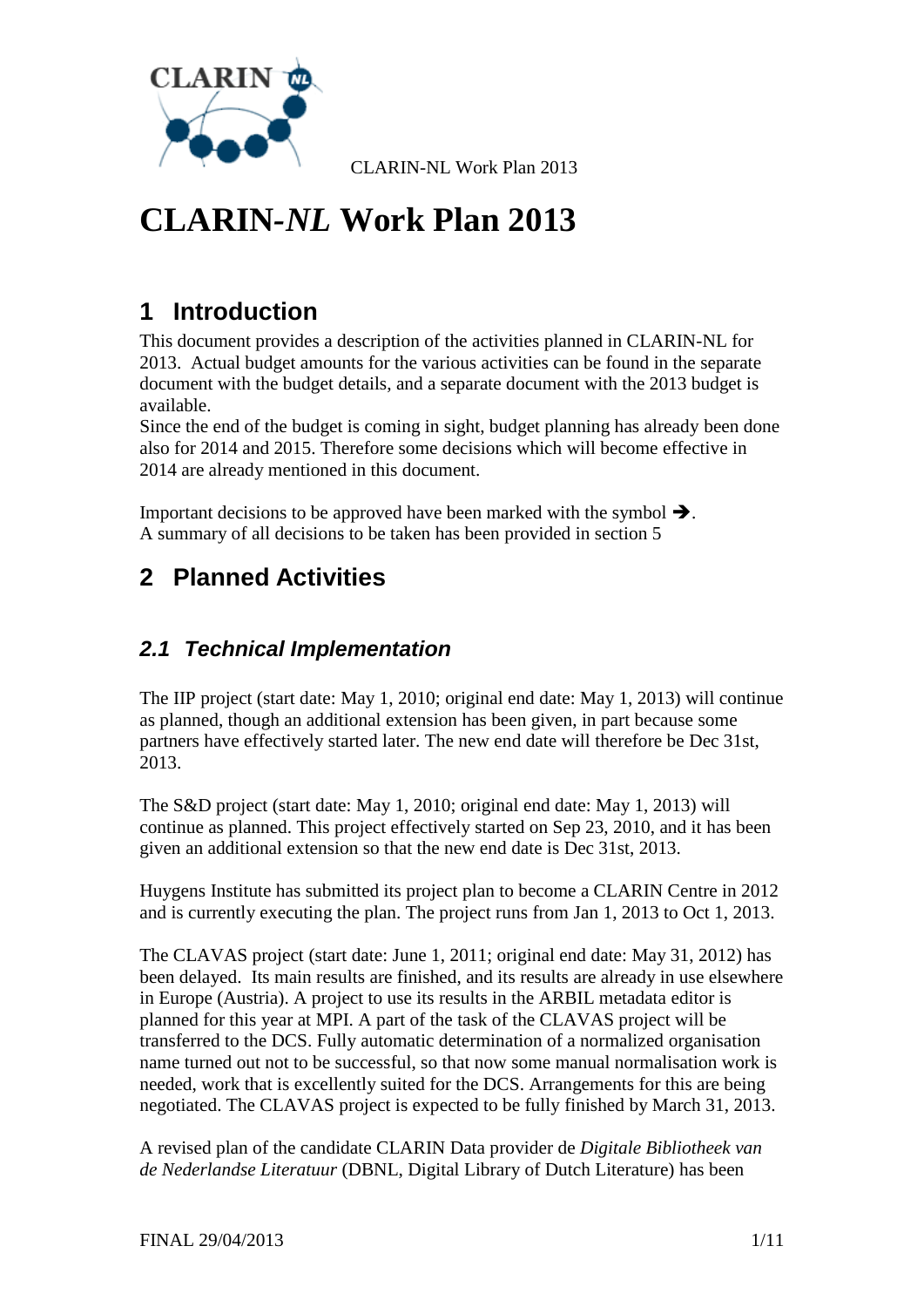

approved in 2012 and the project at DBNL could have started. However, DBNL came into trouble shortly afterwards. Negotiations with the KB (Paul Doorenbosch) are ongoing to investigate whether the DBNL plan or a variant of it can be accommodated at the KB, DBNL's new home.

The candidate Data Provider *het Nationaal Archief* (NA, the National Archive) has not been able to submit a revised plan in 2012. The EB has set a deadline for such a plan by March 1, 2013, and NA has communicated that they will not be able to submit a plan before that date, and also not soon after it. The EB has therefore decided to assign the money for this to other budget items.

The project of the *Koninklijke Bibliotheek* (KB, Royal Library) is being executed. The KB has communicated that it will not make the targeted end date (Feb 28, 2013), and will propose an alternative by March 15, 2013.

The project of *Instituut voor Beeld & Geluid* (IBG, Institute for Sound and Vision) has been executed successfully in 2012. Only formal closure of the project is still required.

The University Library of Utrecht (UBU) has submitted plan, which looks good. The EB approves it if it can show that duplication with the EDBO+ (a KB and UBs internal project) can be avoided. The plan targets start and finish of the project in 2013.

The project for metadata for tools (MD4T) has started in September 2012. It has finished in January 2012, and the final report has been submitted in March 2013. It is likely that after evaluation of this report some additional actions are needed. These will be included in a new project for coordination and harmonization of metadata, to be started up in 2013. After all, as was expected already in early 2012, the EB has observed that an activity of harmonizing all (separately and independently created) metadata records is desirable. The  $\rightarrow$ EB has reserved 17k euro for this.

#### \

Drawing up the plan for an *integration activity* has taken more time in 2012 than expected. But the plan (CLAPOP) is available now, has been approved by the Board, and has effectively started as of February 1, 2012. Initially it will run for a year, and so end by Feb 1, 2014, though it is likely that it will be extended then on the basis of a more elaborated plan. In this project the various components created separately in a variety of projects (infrastructure functionality, search functionality, curated data, curated tools, demonstrators, web applications, etc. etc.) come together and are made accessible via a single portal to the CLARIN infrastructure. The CLARIN infrastructure and the portal towards it will have to grow incrementally and any new additions, modifications etc. will have to be accompanied by good PR activities. The plan for these accompanying can now be drawn up as a function of the initial CLAPOP plan and adapted as the CLAPOP plan is being extended and refined.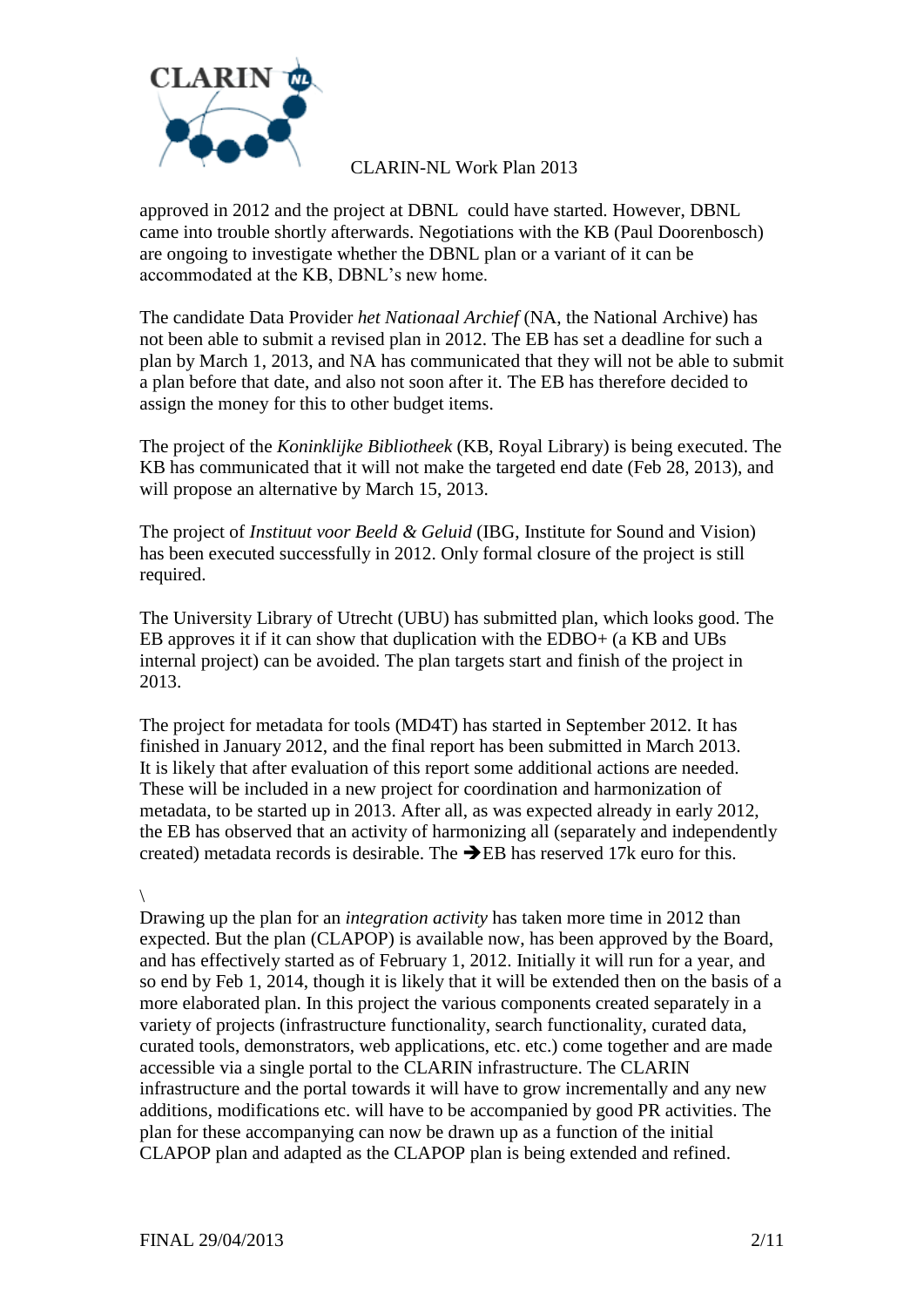

# <span id="page-2-1"></span>*2.2 Data Conversion and Creation*

Covered in section [2.3](#page-2-0)

### <span id="page-2-0"></span>*2.3 Tools and Services*

This item also includes *Data Conversion and Creation* (section [2.2\)](#page-2-1) and *User Needs and Usage Cases* (section [2.4\)](#page-3-0)

#### **Calls**

All projects from Call 1 have been formally closed except TDS-Curator, which has been formally closed since Feb  $23<sup>rd</sup>$ , 2013.

Most projects from Call 2 did not finish yet in 2012 but should be finished and formally closed by May  $31<sup>st</sup>$ , 2013.

All projects from Call 3 (except LAISEANG) have started up in 2012, and all should be finished and closed ultimately by mid 2013.

Most projects from Call 4, as well as the LAISEANG project have to start up before May  $1^{st}$ , 2013. For some projects a later start date has been agreed upon (@PhilosTEI, Sep  $1^{\text{st}}$ , 2013).

The OpenSONAR start date is still being negotiated but this project will not start before Sep  $1<sup>st</sup>$ , 2013.  $\rightarrow$  The EB has reserved 50k euro for an extension of the OpenSONAR project, which may be necessary to accommodate the conditions and requirements imposed by the Board. However, we have to monitor closely what is happening in Flanders (GreTel), which might make less additional funding necessary for OpenSONAR.

No new calls will be set up in 2013 (or in 2014/2015).

#### **Other Projects**

#### **Cooperation between Netherlands and Flanders**

This overall project is in it final phase. Its subproject TTNWW (start date: March 1, 2010; original end date: Sep 30, 2012) has received an extension until Dec  $31<sup>st</sup>$ , 2012 but has some additional delays. For this reason it is expected to be finalized by April  $30^{th}$ , 2013.

#### **ISOCAT Coordinator**

FINAL 29/04/2013 3/11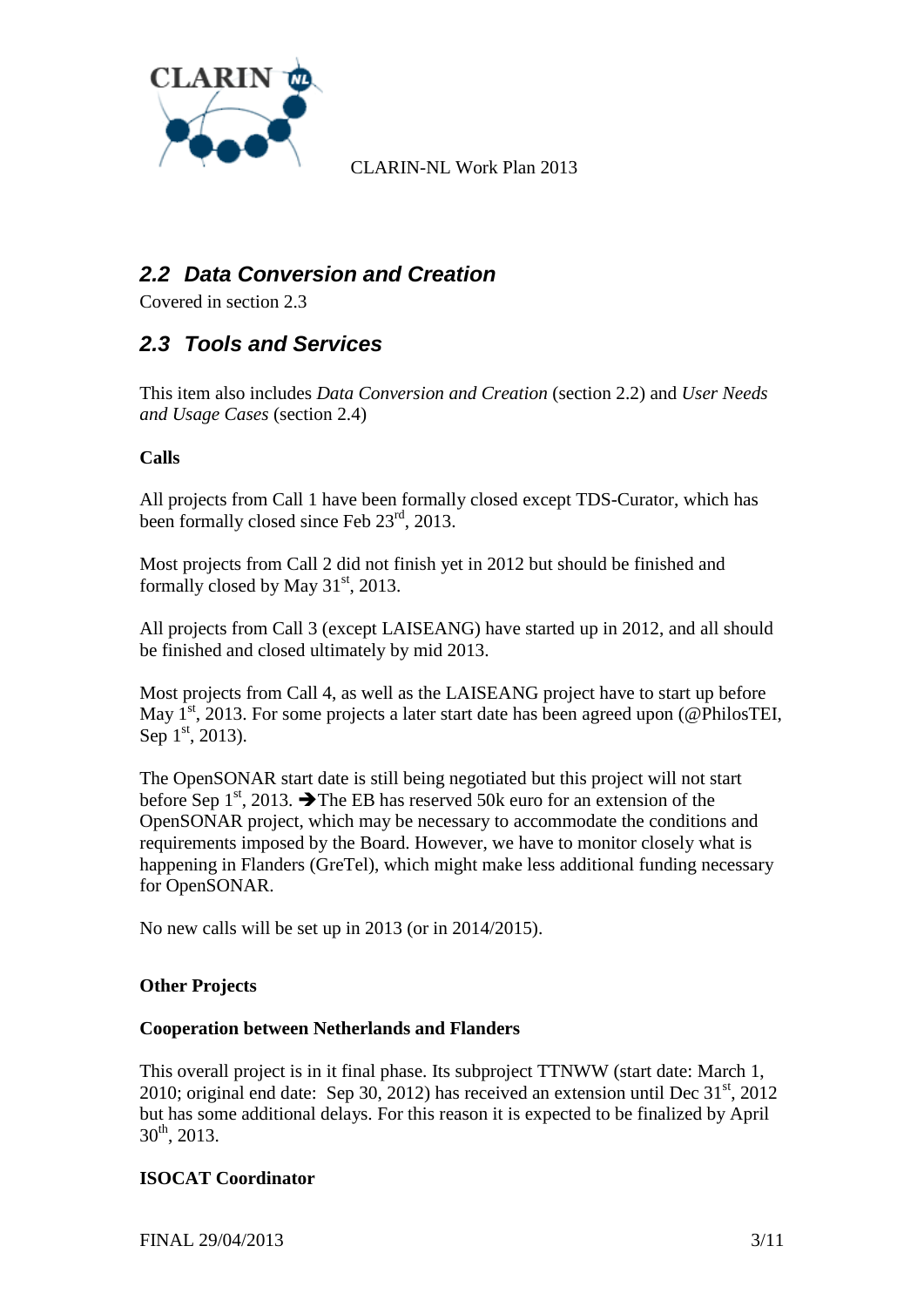

The position of ISOCAT coordinator has been continued, and the contract with Ineke Schuurman has been extended until March 2014. A work plan for this task in 2013 is being developed and will be available as of April 1, 2013. After March 2014, this ISOCAT coordination work will stop.

#### **CLAM-support**

In the context of the TTNWW project, Maarten van Gompel (initially Tilburg University, currently Radboud University Nijmegen) has developed CLAM, software to facilitate turning existing tools into RESTful web services. CLAM is successful and is in use by most participants in the TTNWW project and beyond. For this reason, systematic support, maintenance and extension of the CLAM-functionality are required.

The project for CLAM-support started in 2011 has been extended from 1 Oct 2012 to 1 Oct 2013. An updated work plan is being elaborated and will be available by April 1st, 2013. After October 1st, 2013, work on CLAM-support will be stopped.

#### **CKCC**

The CKCC-project is about to finish early 2013. An initial draft of a final report has already been received and commented upon. It is expected that the project will be formally closed by May  $1<sup>st</sup>$ , 2013.

#### **MinDisc**

A project has been proposed by Ted Sanders. As a result of the DiscAn project there is great interest in new initiatives for standardization of discourse annotation, the DiscAn proposals appear to be considered promising, and it is important to grab the momentum. Ted proposes to organize an international workshop on this topic (and the EB has approved this and it will be paid from the normal Dissemination and Training budget (see section [2.7\)](#page-4-0)), but he proposes to carry out also some empirical work for the further development and testing of the MinDisc discourse annotation system.  $\rightarrow$  The EB recommends approving this project proposal (costs app. 12k euro).

#### **UBs as data providers**

 $\rightarrow$  The EB recommends awaiting the results of the UB Utrecht project before starting up a similar activity with another UB. It has therefore reserved money for this in the 2014 budget (15k).

### <span id="page-3-0"></span>*2.4 User Needs and Usage Cases*

Covered in section [2.3](#page-2-0)

### *2.5 Advanced LT Services*

No plans for this or covered in section [2.3](#page-2-0)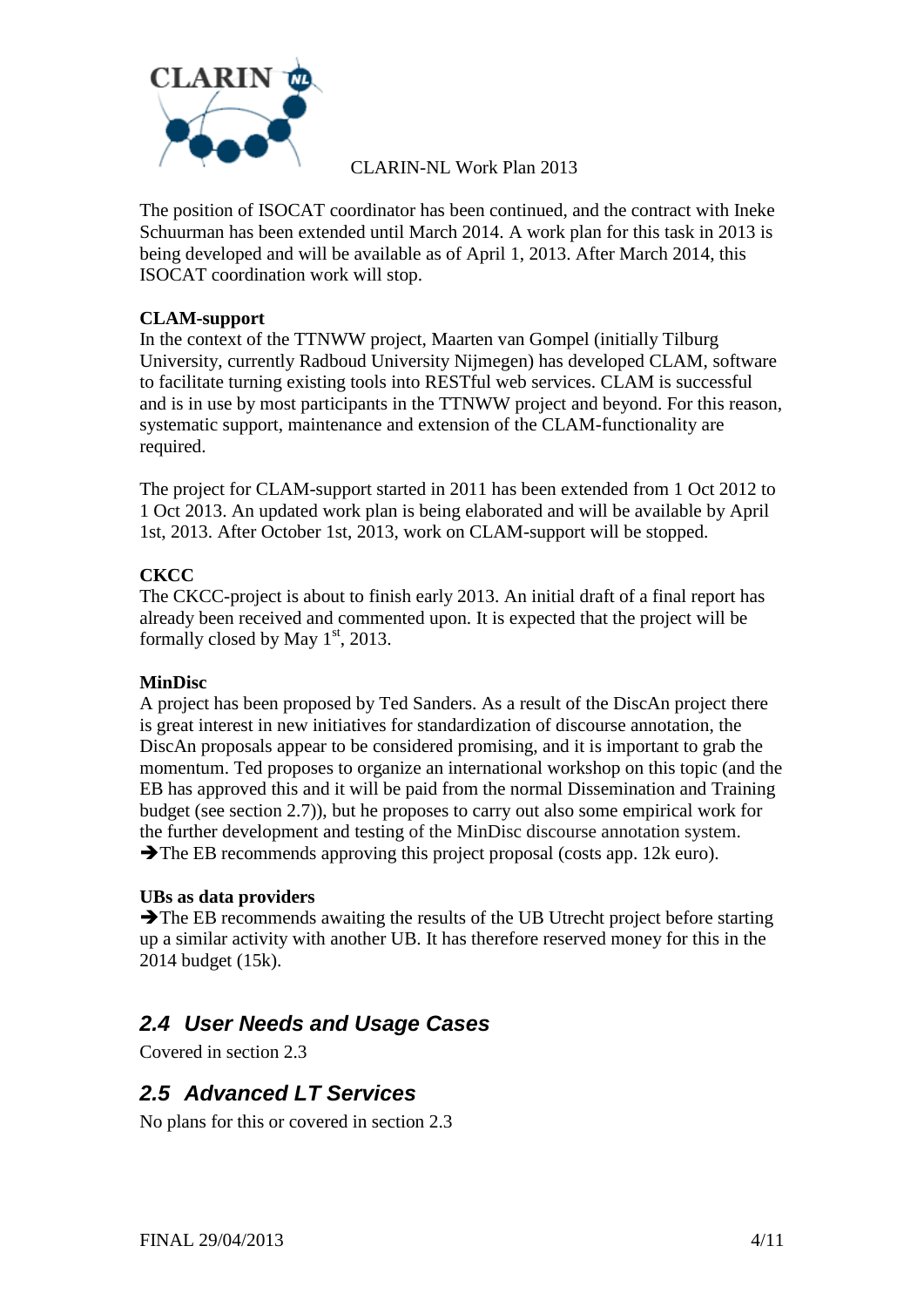

# *2.6 Centres of Expertise*

The virtual Centre of Expertise on the curation of data (DCS), led by the Radboud University of Nijmegen will continue its activities in 2013.  $\rightarrow$  75k has been reserved for this (slightly more than actually spent in 2012). After 2013, no more funds are available from CLARIN-NL to continue this activity.

In 2012 it has been decided to support the *NWO-Groot* project *NederLab* from CLARIN-NL with 150k euro. The EB considers this as a virtual centre in the area of data and software for research on language and culture through time.

### <span id="page-4-0"></span>*2.7 Education and Awareness*

An overview is given of the various activities for stimulating education, training, and awareness to be carried out in 2012.

#### **Conferences and workshops to be visited**

We aim to visit relevant conferences, workshops, and other events, and make submissions to them where appropriate.

- CLIN 2013, Enschede, 18 Jan 2013 (sponsor presentation by I. Schuurman)
- EMEA Regional Council meeting 2013, Strasbourg, Feb 26-27.
- SURF Research and Innovation Event 2013, The Hague, Feb 28, 2013.
- Conferentie Grootschalige Onderzoeksfaciliteiten: Route 2020: the Future for Large-Scale Research Infrastructures, Amsterdam, March 6, 2013 (poster on CLARIAH)
- Research Data Alliance (RDA) Conference Gothenburg, Sweden, March 18- 20.
- NIAS Digital Humanities Meeting, Wassenaar, March 21/22, 2013.
- eHumanities Address Software and Tools, Amsterdam, April 10, 2013  $\bullet$
- CLARIN Federated Search workshop, CST, Copenhagen, April 25, 2013
- CLARIN Centre Assessment workshop, CST, Copenhagen, April 26, 2013
- KNAW Conference *Patterns of Macro- and Micro-Diversity*, Groningen, July 17-19 (presentation by JO)
- CLARIN Annual meeting, Prague, Oct 21-22, 2013.
- Others to be determined during 2012.

#### **Events organized by CLARIN-NL**

The EB aims to organize several events itself or with others, inter alia: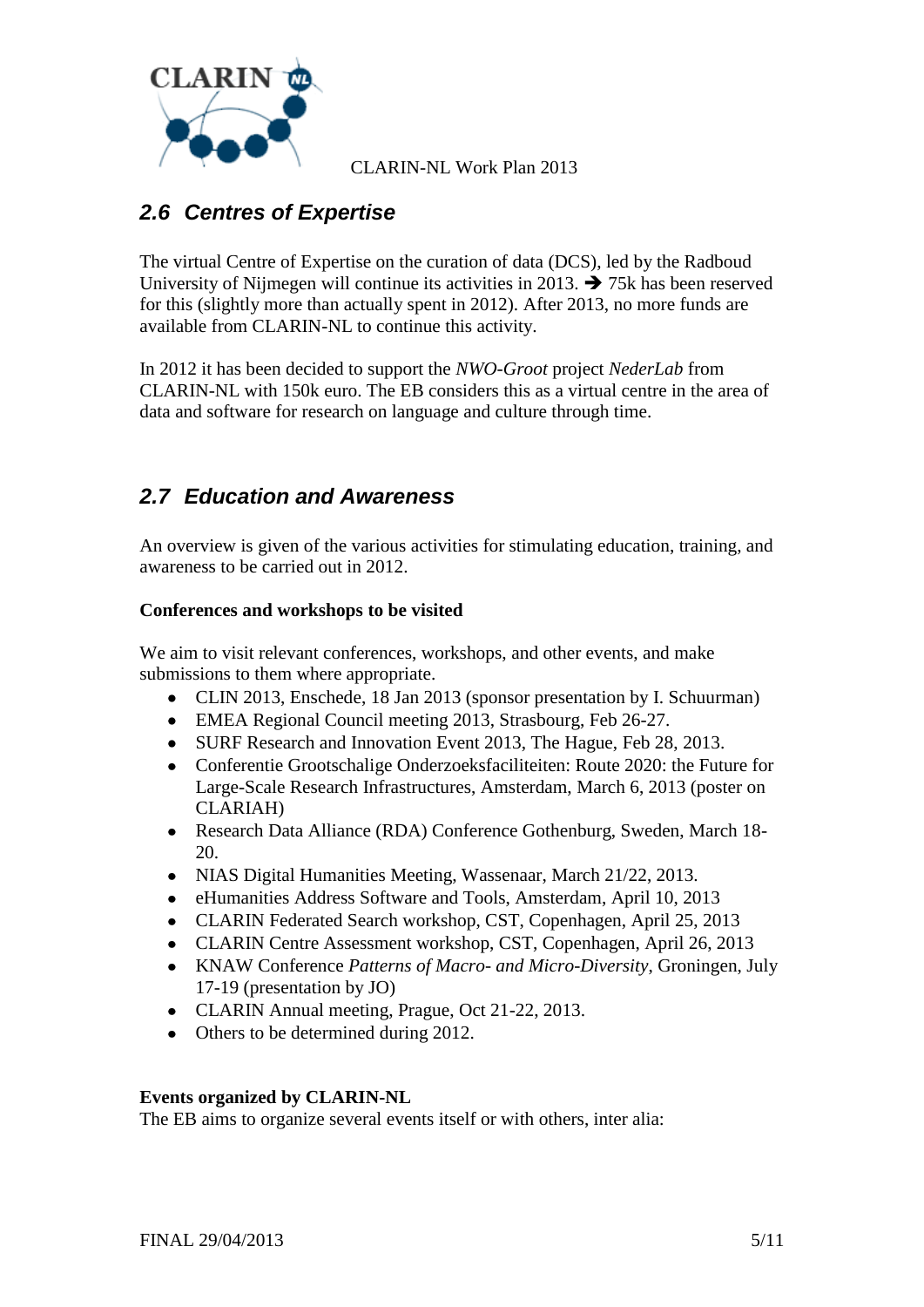

| <b>From</b> | T <sub>0</sub> | <b>Description</b>            | <b>City</b>  | <b>Ctry</b>                 | <b>Who</b> |
|-------------|----------------|-------------------------------|--------------|-----------------------------|------------|
| 2013-02-    | $2013 - 02$    | <b>CLARIN-NL Call 4 Kick-</b> | Utrecht      | $\overline{\phantom{a}}$ NL | EB         |
| 21          | 21             | off                           |              |                             |            |
| Spring      |                | <b>ISOCAT Tutorial</b>        | Utrecht   NL |                             | IS         |
| 2013        |                |                               |              |                             |            |
| Spring      |                | Metadata Tutorial             | Utrecht   NL |                             | DB         |
| 2013        |                |                               |              |                             |            |
| Winter      |                | <b>ISOCAT Workshop</b>        | Utrecht      | NL                          | IS         |
| 2013        |                |                               |              |                             |            |

#### **Meetings**

The EB will organize and/or attend meetings with relevant individuals and organizations. These will surely include

- Meetings with subprojects
- Meetings with CLARIN Centres, and with CLARIN Data Providers
- Meetings with related projects such as Taalportaal, Nederlab, CLARIAH seed money project, etc.
- Meetings with funders
- Meetings with the KNAW, esp., the eHumanities programme  $\bullet$
- $\bullet$ Meetings with the NeSC and other technical infrastructure providers (SARA, SURF)
- Meetings for eData&Research
- Monthly National Coordinator Forum (NCF) meetings (usually virtual)
- CLARIN ERIC GA Meeting, Wroclaw, Nov 26-27, 2013

#### **Support for other events**

CLARIN-NL will continue to support events organized by others that are relevant for infrastructures, digital Humanities, eHumanities. Some relevant events are CLIN 2013 (Enschede, 18 Jan. 2013), and workshops organized by CLARIN-NL subprojects (inter alia the workshop planned by Ted Sanders in the context of the DiscAn subproject).

#### **Support for travel of Dutch researchers to CLARIN-related events**

CLARIN-NL will continue its support of Dutch researchers to attend CLARIN-related events.

#### **CLARIN- NL Newsflashes**

CLARIN- NL aims to issue at least 6 Newsflashes in 2013.

#### **CLARIN ERIC Newsflashes**

It is likely that a CLARIN ERIC newsflash will start to appear in 2013, and CLARIN-NL will contribute to these (at least twice).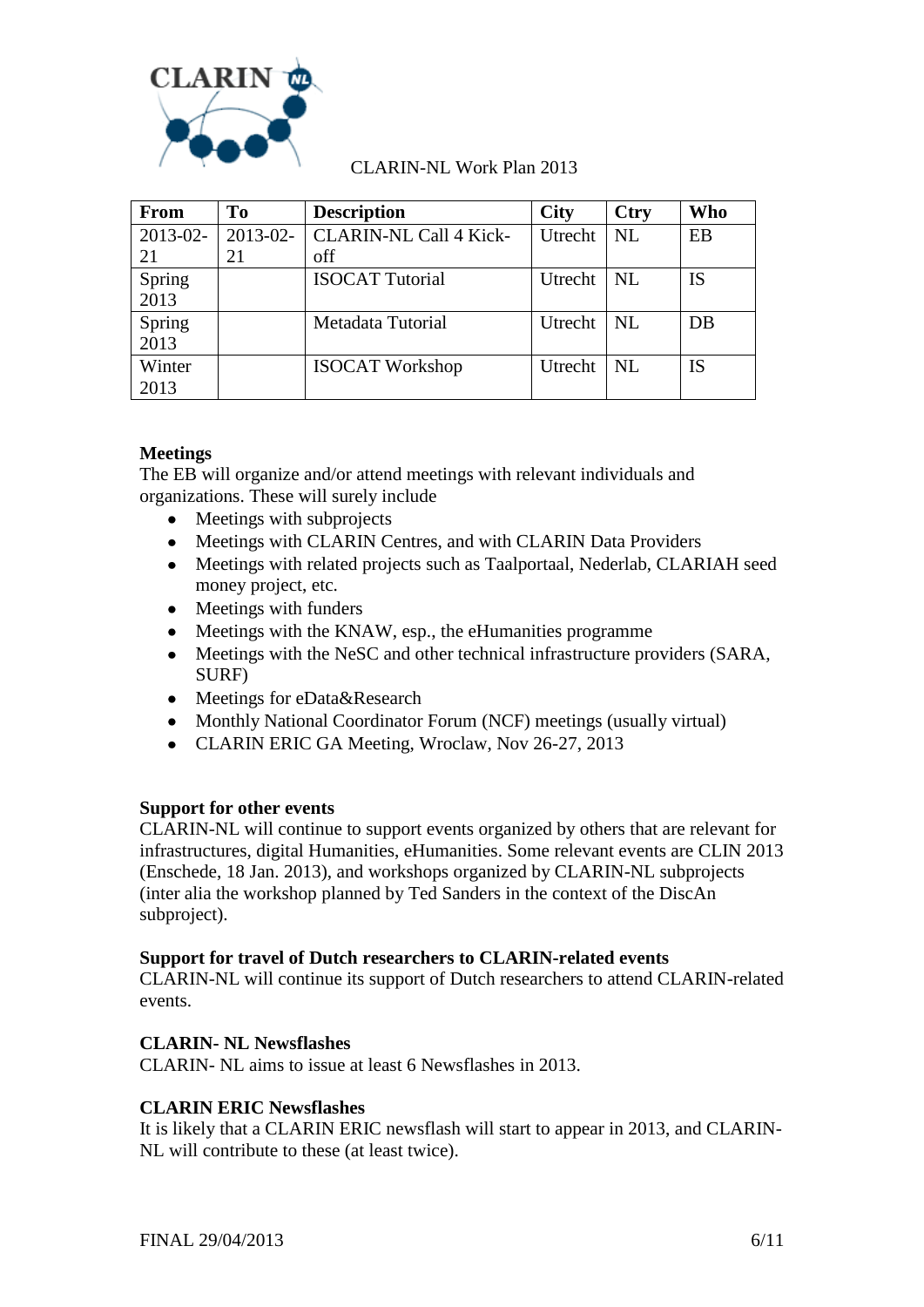

#### **CLARIN ERIC Newsletter**

It is likely that a CLARIN ERIC newsletter will start to appear in 2013, and CLARIN-NL will contribute to these (at least twice).

#### **eData & Research**

CLARIN-NL will continue its membership of the eData & Research Magazine in 2013. CLARIN-NL finds the existence of this magazine important, and aims to make itself more visible by actively participating in its board and editorial team and cofinancing it. On behalf of CLARIN-NL, Erica Renckens will continue to participate in the editorial team and Jan Odijk in the board.  $\rightarrow$  Membership of eData & Research and the editorial work for it will be stopped in 2014, purely because of budgetary restrictions and priority choices by the EB.

#### **Other Publications**

The programme director has been invited to be the guest editor of a *Lingua* special issue on linguistic research in the CLARIN infrastructure. A proposal for this special issue will be submitted by March 31<sup>st</sup>, 2013.  $\rightarrow$  The EB aims to make this special issue an Open Access journal issue, has reserved budget for this, will attempt to obtain additional funding for this from NWO and from sources in other countries from which researchers contribute.

The EB will work on getting publications in the *Historisch Nieuwsblad*, *Nederlandse Letterkunde*, NWO-related magazines (*Geestesoog*, *Hypothese*), etc. to reach the humanities researchers.

#### **IPR**

The EB has initiated activities to deal systematically with IPR-issues, in close collaboration with NederLab. This activity is led by Hans Bennis. These activities also address requests raised by some centres (e.g. INL) for coordination and assistance in these matters.  $\rightarrow$  Unfortunately, no budget could be reserved for these activities (e.g. for legal advice).

#### **CLARIN-NL in the press**

The EB wanted CLARIN-NL to become more visible in the press, intended to hire a press specialist to support us in this, make use of the press specialists' expertise and network, and planned to have a systematic activity in this area. Work on this was already planned for 2012 but not executed.  $\rightarrow$  The EB has not reserved any money for a press specialist anymore (due to budgetary constraints and priority choices).

#### **Movies and Screen Captures**

Subprojects will be encouraged to make screen captures to illustrate the functionality of their applications and services.

For 2012 it was planned to start a second series of 6 movies. Due to delays in 2012, no new movies were made yet in 2012.  $\rightarrow$  The EB has now reserved money for making 3 additional movies (instead of 6).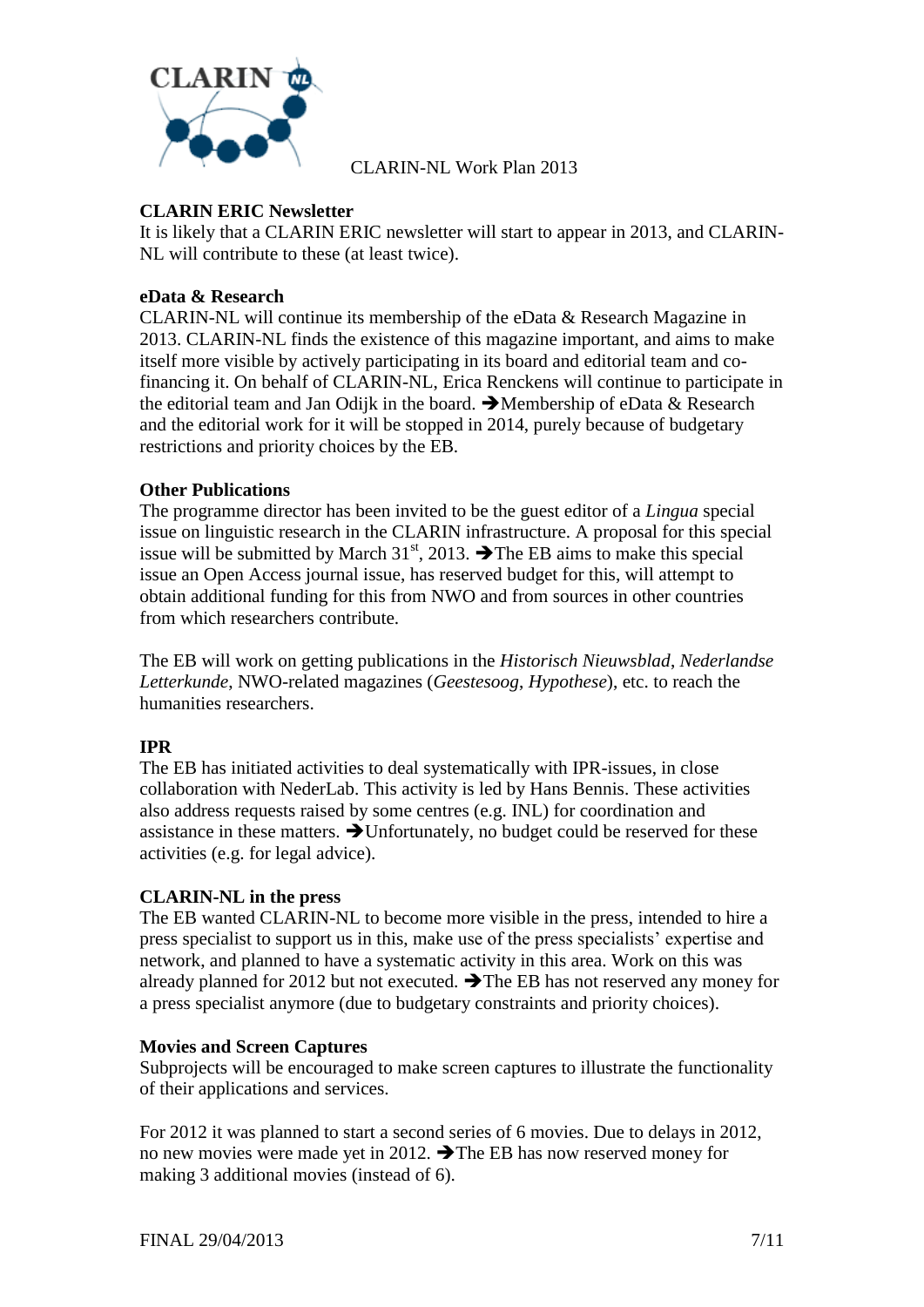

#### **Website**

The website is undergoing an upgrade to newer software, claimed to offer better functionality and more safety. This has been done in conjunction with a complete new design for the CLARIN ERIC website, which allowed us to save on the costs. The upgraded website is expected to be up and running by the end of March 2013. The EB has also reserved budget for maintenance of the website and occasional additional functionality extensions for 2013.

The building of the portal to the CLARIN infrastructure is included in the budget for the Integration plan. But a plan will be set up (by May 1, 2013) and executed for the accompanying PR.

#### **NWO and CLARIN-compatible resources**

The EB has addressed the issue of NWO requiring language-related resources resulting from research projects to be CLARIN-compatible in 2012, and will work on an update for documents on this in 2013 (together with DANS).

#### **Outreach to running research projects**

The EB will approach running and starting research projects to create awareness of CLARIN-NL and CLARIN-compatibility of data and tools.

#### **Education**

Tutorials will be held on various infrastructural topics, e.g. on ISOCAT and CMDI metadata. The EB also aims to visit researchers in existing research projects (outside of CLARIN-NL) to point out the benefits of CLARIN-NL and stimulate and assist the researchers to work in a CLARIN-compatible way.

 $\rightarrow$  The EB has reserved 7k euro to finance a pre-study to inventory opportunities for educational opportunities on the basis of the various CLARIN-subprojects, and  $\rightarrow$  it has reserved 30k euro to implement selected opportunities selected on the basis of the results of the pre-study. It will investigate ways of reserving more money for this (and there are already some opportunities in sight).

#### **Helpdesk**

The HelpDesk will continue to run as it has done in 2012. It will be managed by JO and DB.

#### **Final Event**

The EB has reserved 30k euro for a final event to finish the CLARIN-NL project with. This event will very likely be held at the end of 2014 or the beginning of 2015.

### *2.8 National Coordination Point*

The national coordination point continues to operate as before. The effort of the Project Secretary will be reduced, as originally planned, to 0.5FTE again as of March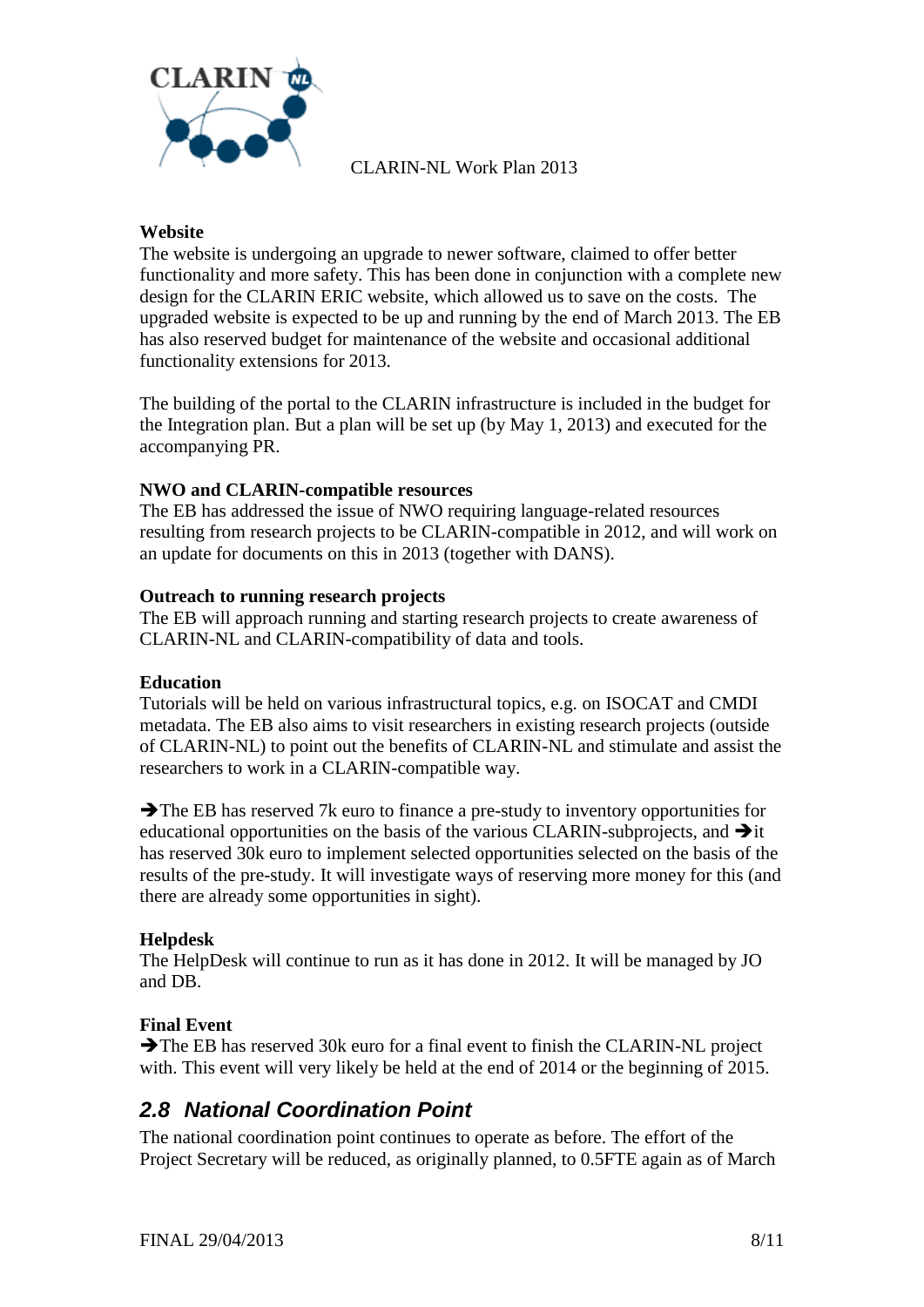

1, 2013. The project secretary Jolien Scholten has left CLARIN-NL (as of March 1, 2013) and has been replaced by Arwin van der Zwan (as of Feb 1, 2013).

It is expected that the amount of work for the National Coordination Point will be reduced in 2014 (no new calls anymore, most money allocated, etc.). For this reason, and because of budgetary constraints,  $\rightarrow$  the EB plans to reduce the effort of the programme director from 1.0FTE to 0.8 FTE as of 2014, and  $\rightarrow$  it plans to reduce the effort for the project secretary from 0.5FTE to 0.3FTE as of 2014.

**EB** The EB has remained unchanged. For the reasons described above,  $\rightarrow$  the EB plans to reduce the effort of the EB for each member (except the programme director) from 0.2 FTE to 0.1 FTE as of 2014.

The EB aims to set up a self-evaluation of the CLARIN-NL project so far, with assistance from the IAP and external experts, in order to learn from current experiences and to improve the proposal for the successor project CLARIAH.

**NAP** There were several changes in the composition of the NAP in 2012. Adding a representative from Tilburg will be considered in 2013.

**IAP** The International Advisory Panel consists of 10 members. The EB aims to involve the IAP in a self-evaluation of the CLARIN-NL project and emerging infrastructure.

NWO has requested a specification of the CLARIN-NL output, consisting of

- Details about the persons hired in the project
- Details about publications resulting from the project

The CLARIN-NL office has collected this information and transferred it to NWO.

# *2.9 EU-Line*

The budget for this item will be spent on membership fees the Netherlands is obliged to the CLARIN ERIC as its host, to cover membership for a period of five years, as explicitly agreed upon between the CLARIN-NL board, OCW, and NWO. In 2013 the second part of the fees will have to be paid.

# **3 2012 Budget**

The CLARIN-NL budget for 2013 can be found in the document *CLARIN-NL 2013 Budget*.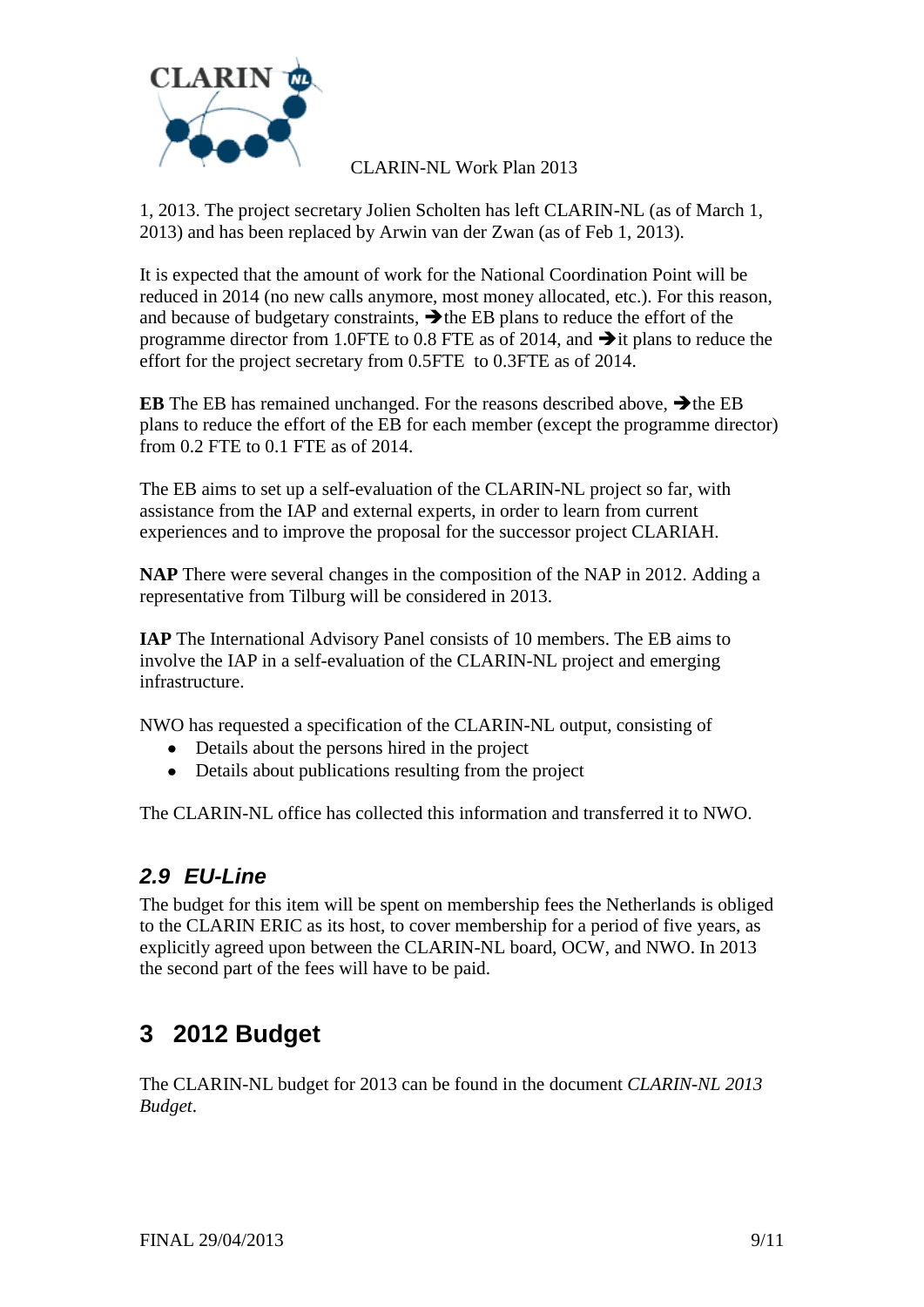

# **4 Other Activities**

As a response to the invitation of the *Commissie voor de update van de Nationale Roadmap voor Grootschalige Onderzoeksfaciliteiten* (Committee for the update of the National Roadmap for Large Scale Research Facilities), CLARIN-NL and the Dutch players in DARIAH have joined forces and formulated a new proposal for a large scale national infrastructural project called *Common Lab Research Infrastructure for the Arts and the Humanities (CLARIAH)*, uniting all humanities organizations in the Netherlands.

As a result of this, CLARIAH has been put on the roadmap, it has received 1 million euro *seed money*, and it is currently organizing activities for this and preparing for a revised proposal.

The new proposal for the *Roadmap voor Grootschalige Onderzoeksfaciliteiten* is to be submitted by October  $1<sup>st</sup>$ , 2013. The proposal has to be rewritten seriously for a variety of reasons. With regard to CLARIN-NL a major change in the proposal will be that CLARIAH will now clearly be the successor project of CLARIN-NL rather than a partly concurrently running project.

# <span id="page-9-0"></span>**5 Summary of Decisions to be taken**

- The  $\rightarrow$  EB has reserved 17k euro for metadata harmonisation
- $\rightarrow$  The EB has reserved 50k euro for an extension of the OpenSONAR project
- $\bullet\quad \blacktriangleright$  The EB recommends approving the MinDisc proposal (costs app. 12k euro).
- $\bullet$   $\rightarrow$  The EB recommends awaiting the results of the UB Utrecht project before starting up a similar activity with another UB. It has therefore reserved money for this in the 2014 budget (15k).
- $\rightarrow$  75k has been reserved for DCS activities in 2013 (slightly more than actually spent in 2012). After 2013, no more funds are available from CLARIN-NL to continue this activity.
- Membership of eData & Research and the editorial work for it will be  $\bullet$ stopped in 2014, purely because of budgetary restrictions and priority choices by the EB.
- $\rightarrow$  The EB aims to make the Lingua Special Issue an Open Access journal issue, has reserved budget for this (10k), will attempt to obtain additional funding for this from NWO and from sources in other countries from which researchers contribute.
- $\rightarrow$  Unfortunately, no budget could be reserved for IPR activities (e.g. for legal advice).
- $\bullet$   $\rightarrow$  The EB has not reserved any money for a press specialist anymore (due to budgetary constraints and priority choices).